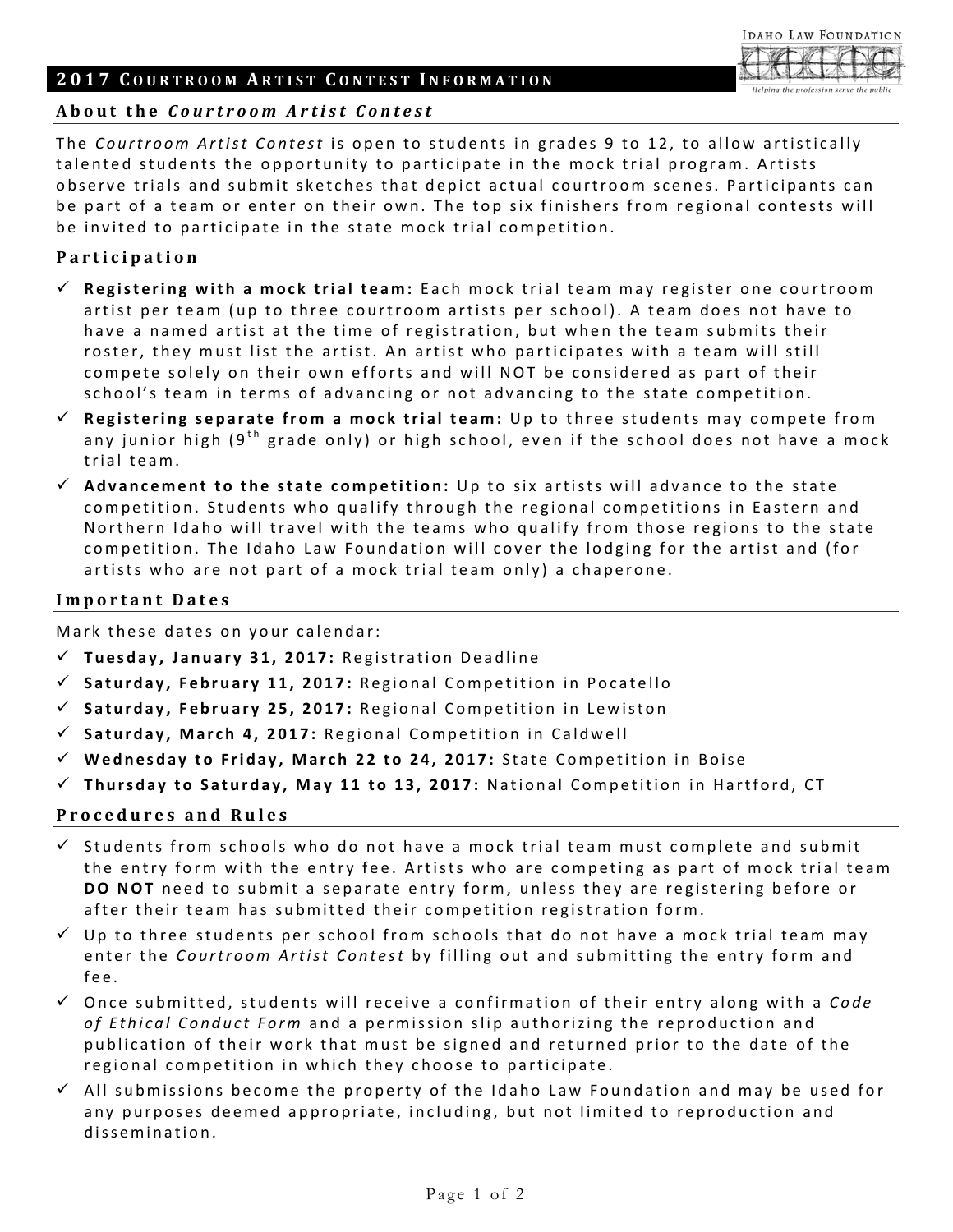- $\checkmark$  Artists must supply their own materials. As it is not likely that artists will have a hard surface to draw on, it's suggested they carry a clip board or hard backed sketch pad.
- $\checkmark$  On the day of the competition, artists will check in with mock trial staff and receive an artist's badge that they must wear during the day.
- $\checkmark$  Submitted drawings must be on 11" x 17" paper, drawn in a horizontal format. Artists may use any dry medium (e.g. , pencils, charcoals, color pencils, pastels), but if using charcoals or pastels, some type of spray sealer to reduce smudging must be used.
- $\checkmark$  Sketches must depict an actual courtroom scene observed during a trial. Artists may make as many draft sketches as they wish, but may only submit one sketch.
- $\checkmark$  Because pictures may be reproduced, they need to have a strong enough line and shading value to be seen clearly once scanned.
- $\checkmark$  On competition days, artists will create sketches during the first two rounds of competition at regionals and, for those who move on to state, during the first rounds of each of the two quarter final evenings.
- $\checkmark$  Artists may be randomly assigned to courtrooms and, for those artists competing with a team, may or may not be with their teams during competition rounds.
- $\checkmark$  At the beginning of each round, artists will introduce themselves to the court and then seat themselves in the jury box or the front row of the gallery.
- $\checkmark$  Once seated, artists may not have contact with anyone else. Artists must create their drawings completely independently.
- $\checkmark$  During the final round of competition artists will be in designated rooms where they can complete their drawings.
- $\checkmark$  Artists must place a filled out entry label, provided by mock trial staff, on the back of the submitted work of art. Artists must not sign the front of their entries or the entry will become ineligible.
- $\checkmark$  Prior to leaving the competition, artists must turn in their work to designated mock trial staff.
- $\checkmark$  Entries will be judged on accuracy of proportion, realism, authenticity with regard to traditional courtroom sketching, figure/ground relationship, and use of contrast.
- $\checkmark$  Winning drawings will be displayed at the offices of the Idaho Law Foundation and reproduced for inclusion in the State Bar's magazine, The Advocate. Press releases with results will also be sent to local media and statewide media.

## **For More Information**

Courtroom artist submissions for previous years are included on the Idaho Law Foundation's mock trial webpage. For questions, contact Carey Shoufler, Law Related Education Director, at (208) 334 - 4500 or cshoufler@isb.idaho.gov.